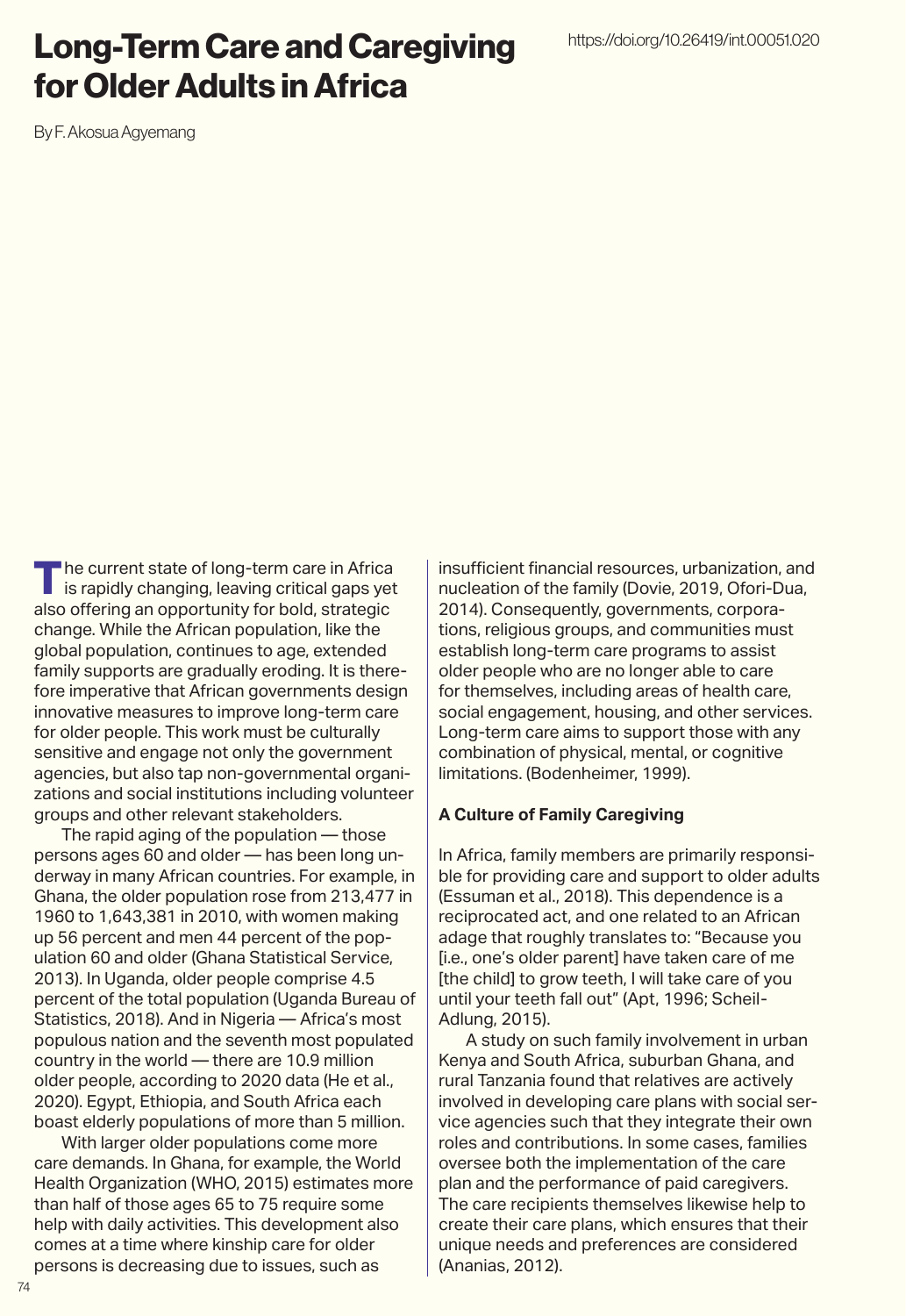# National efforts to develop long-term care systems exist only in three nations in the region with established middle-income economies: Mauritius, Seychelles, and South Africa.

But dependence on families alone results in unreliable care quality and places economic, psychological, social, and physical burdens on the family caregivers, who tend to be women and girls (Kyomuhendo et al., 2020). Relatedly, family care inadequacies can result from poverty and vulnerable employment. Family caregivers often lack the resources to provide better care, or they are forced to either neglect their work, education/training, or other economic activities or neglect their dependent relative (Mudiare, 2013; Skovdal et al., 2009). Caretaking can often adversely affect the health of caregivers, who lack time to focus on their own well-being. Additionally, the financial costs of caregiving can be considerable (Nortey et al., 2017; Schatz & Seeley, 2015).

Most family caregivers provide care with little or no guidance on how to address complex health issues. For example, few caregivers understand the nature of dementia, how it can influence behavior, and how they can improve the lives of older persons who have it. This lack of knowledge can increase the risk of elder abuse, either physical, or financial—from corrupt caregivers who help themselves to older people's assets (Pillemer et al., 2016).

#### **Developing Support Systems**

Given the challenges and complexities facing family caregivers, many sub-Sahara African researchers and policymakers believe it is no longer feasible to rely on extended families for long-term care of older persons. Rather, they

have concluded, organized and paid long-term care services are needed to supplement and strengthen the care of older adults (Clausen et al., 2007; Obrist, 2012; Pype, 2016).

National efforts to develop long-term care systems exist only in three nations in the region with established middle-income economies: Mauritius, Seychelles, and South Africa (World Bank, 2017). These countries have established residential facilities for frail older people and provide some financial assistance to this population. In other African countries, there are piecemeal efforts to provide community supports, but they are often aimed at specific groups and do not serve all older people. For instance, some organizations tied to specific professions offer social support to retirees. Members of the Veterans Association of Ghana, HelpAge Ghana, Akrowa Aged Life Foundation (now Care for Aged Foundation), and Association of Ghana Elders occasionally meet to catch up and socialize (Essuman et al., 2018).

Access to health insurance also provides some older adults with health services, but this is far from universal. In Ghana, the registration fees, as well as the annual premium charges paid by beneficiaries of the National Health Insurance Scheme has been waived for older persons (aged 70 years and above); however, not all medical problems are covered by the scheme. Further, residents of rural areas are left to pay their own health expenses, which is especially difficult when it comes to seeking treatment for severe medical cases (Agyemang, 2014; Dake & Van der Wielen, 2020).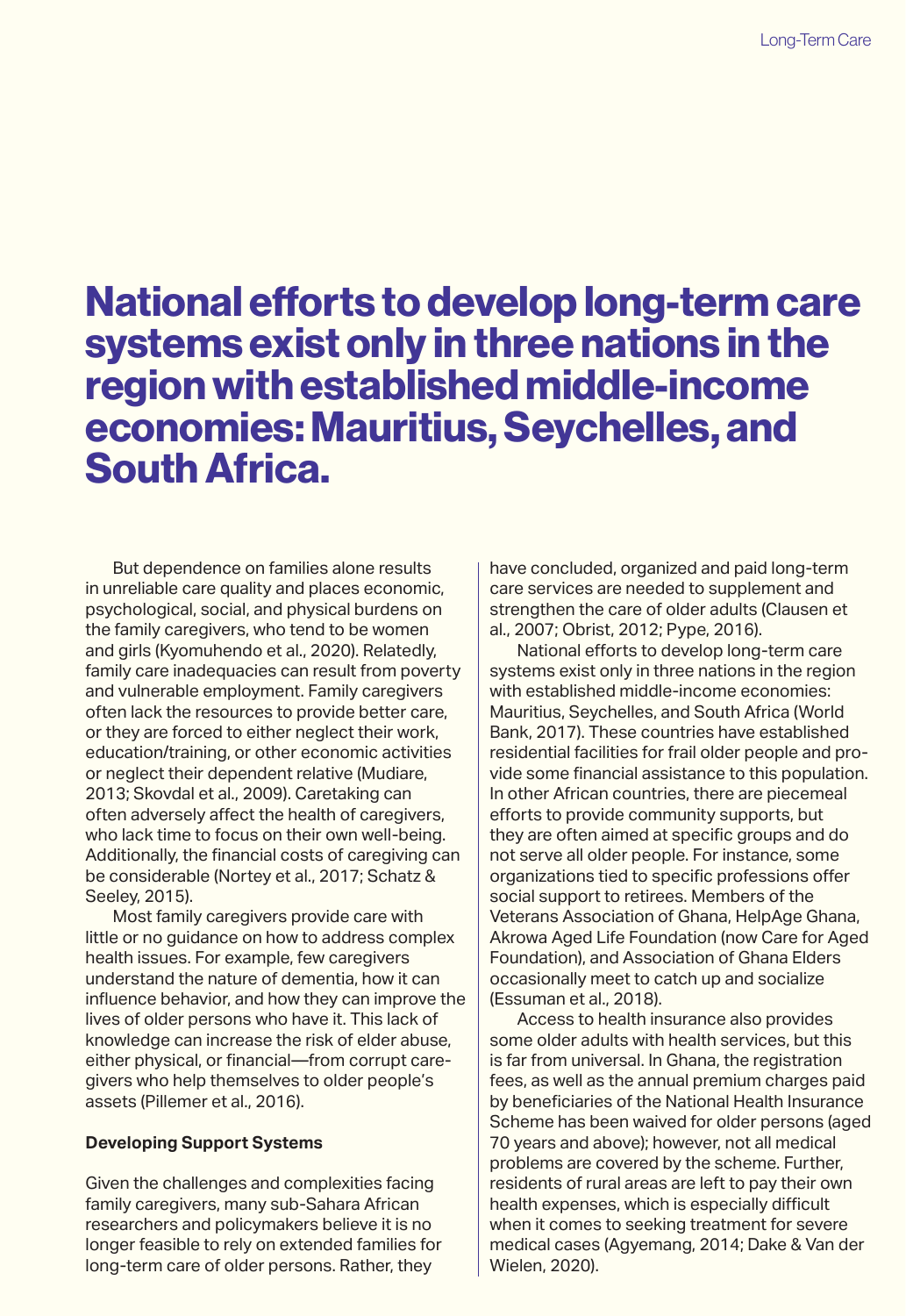Offering caregiver training programs, making improvements to health care, conducting aging-related research, and creating institutions for long-term care should be explored as opportunities for supporting family caregivers. This should be done in a manner that respects the long-existing roles of families embracing the responsibility of caring for the elderly.

Offering caregiver training programs, making improvements to health care, conducting aging-related research, and creating institutions for long-term care should be explored as opportunities for supporting family caregivers. This should be done in a manner that respects the long-existing roles of families embracing the responsibility of caring for the elderly. Collaboration between government agencies in Africa and community organizations offer a way to include all stakeholders and support the physical, mental, and social needs of older Africans.

## **Implementing Change**

There are four areas African countries need to focus on as policymakers and stakeholders consider improving the long-term care prospects for older adults: assessment, health, economic empowerment, and investment in youth. Each offer a way to not only clearly identify the specific needs facing a community, but also engage the elderly and their families in creating viable solutions.

*Assessment*. Government agencies should conduct periodic surveys on older residents especially in higher-poverty areas — to identify their major health, social, and economic challenges. Done well, an assessment can bring together government, families, volunteers, NGOs, professionals, and the private sector to collaborate for the betterment of older people (WHO, 2017).

*Health*. Health policies that address the needs of older persons — including the provision of health insurance, granting affordable access to medications, and the construction of health care clinic for older adults — should all be considered. If government makes caring for its older citizens a priority, then private-sector organizations will follow suit, seeing it as their corporate social responsibility, and help make it work.

*Economic empowerment*. Policies should help support older adults working longer. This can include vocational and technical educational programs and finding jobs that are older person-friendly. Employment provides financial security and keeps older adults cognitively sharp and engaged members of their community.

*Investment in current youth.* Today's youth will eventually grow old. Government programs aimed at educating younger generations on planning for old age and retirement ensure a better future for all. By planning for old age with information on healthy eating, financial savings, long-term housing needs, physical fitness, and more, younger generations can form the habits that will provide security and comfort in old age.

## **Conclusion**

To effectively address the gaps in caring for an aging society, African governments must support the cohesive development of long-term care systems. While the tradition of relying on extended family to care for older adults should be respected, governments and community organizations need to consider ways to ease the burden with new policies and programs. Taking time to assess the unique needs of individual African countries and remembering to pay particular attention to